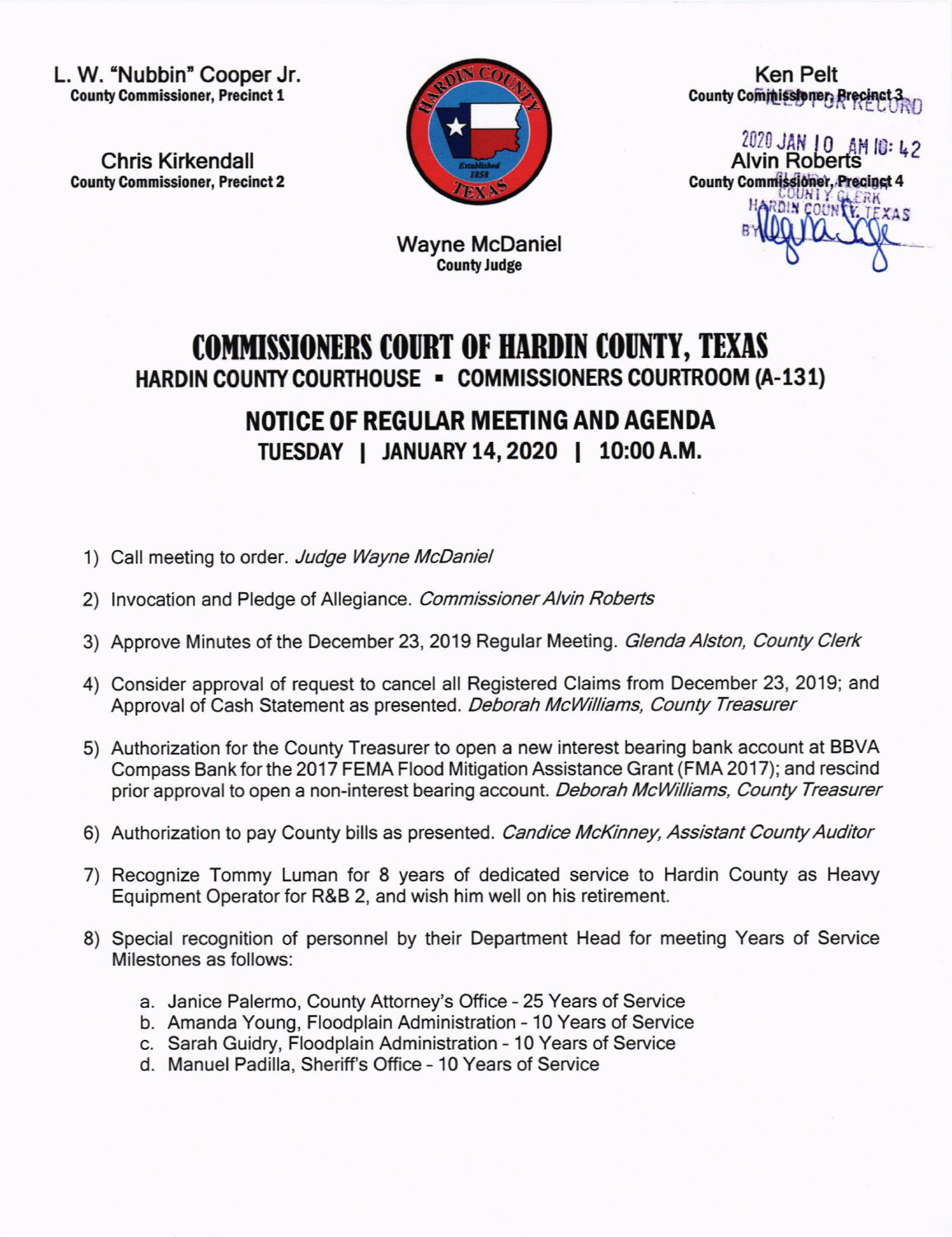- 9) lntroduction of new personnel:
	- a. District Attorney's Office Paige Newell, Paralegal Secretary
	- b. District Clerk's Office Jennifer Devillier, Deputy Clerk
	- c. Health Department Shannon Galvan, Public Health Emergency Planner
	- d. Sheriff's Office Christopher Arriola, Nathan Bell, Curtis Johnson, Jr, and Cole Kemp, Deputy Sheriffs; and Kenya Scott, Corrections Officer
- 10)Presentation by E3 regarding Courthouse Energy Efficiency and Facility lmprovements.
- 11)Consider and possibly approve amendment to the FY20 County Budget related to hiring of new Court Clerk in the Justice of the Peace, Precinct 1, Office due to retirement of former Court Clerk as follows: Transfer \$3,055.00 from '010-455-107 Salaries-Temporary'to'010-455-105 Salaries-Clerical'. Chris Ingram, Justice of the Peace
- '12)Consider and possibly approve the following Budget Amendment: Transfer \$31,938.00 from Fund 006 Contingency to line item '006-450-100 General Expense District Clerk' for book preservation expenses. Dana Hogg, District Clerk
- 13)Discussion and possible action to approve revisions to the Hardin County Hazard Communication Program. Debbie Mendisabal, Human Resources Director
- 14)Discussion and possible action regarding request for approval of outside detention contracts with Angelina, Chambers, Jasper, Liberty, Orange, Polk, and Tyler Counties. Chief Monica Kelley, Juvenile Probation Department
- 15)Discussion and possible action to approve purchase of generators for Orange County ESD 3 located at 13418 North Hwy 87, Orange, Texas and Pinehurst Fire Department located at 3845 Pheasant, Orange, Texas utilizing funds received from the Texas Department of State Health Services Crisis Response Grant. Sharon Whitley, Health Director
- 16)Discussion and possible action regarding refund exceeding \$500.00 limit for Account Numbers: 90843, 90844, 90846, 94974, 106325, 106328, 106329, and 106331 for tax years 2014 and 2O15. Shirley Cook, Tax Assessor-Collector
- 17)Permission to solicit bids for overlaying approximately 0.3 mile on French Road, and 0.3 mile on Rolling Hills Drive, located in Precinct 4. Commissioner Alvin Roberts
- 18)Receive and file in the Minutes of the Court the newly signed Lease Agreement between Hardin County and Bee Gee & Poppa's Courthouse Deli (Ronald and Robyn Doucet).
- 19)Consider authorization for County Judge to sign lnterlocal Agreement with Chambers County to provide Visiting Court Reporter.
- 2O)Consider authorization for County Judge to sign Renewal Lease Agreements of buyout properties for a five (5) year term, located at 18128 Grayburg Road, Precinct 3; and 230 Pinata Drive, Precinct 4. Amanda Young, Floodplain Administrator